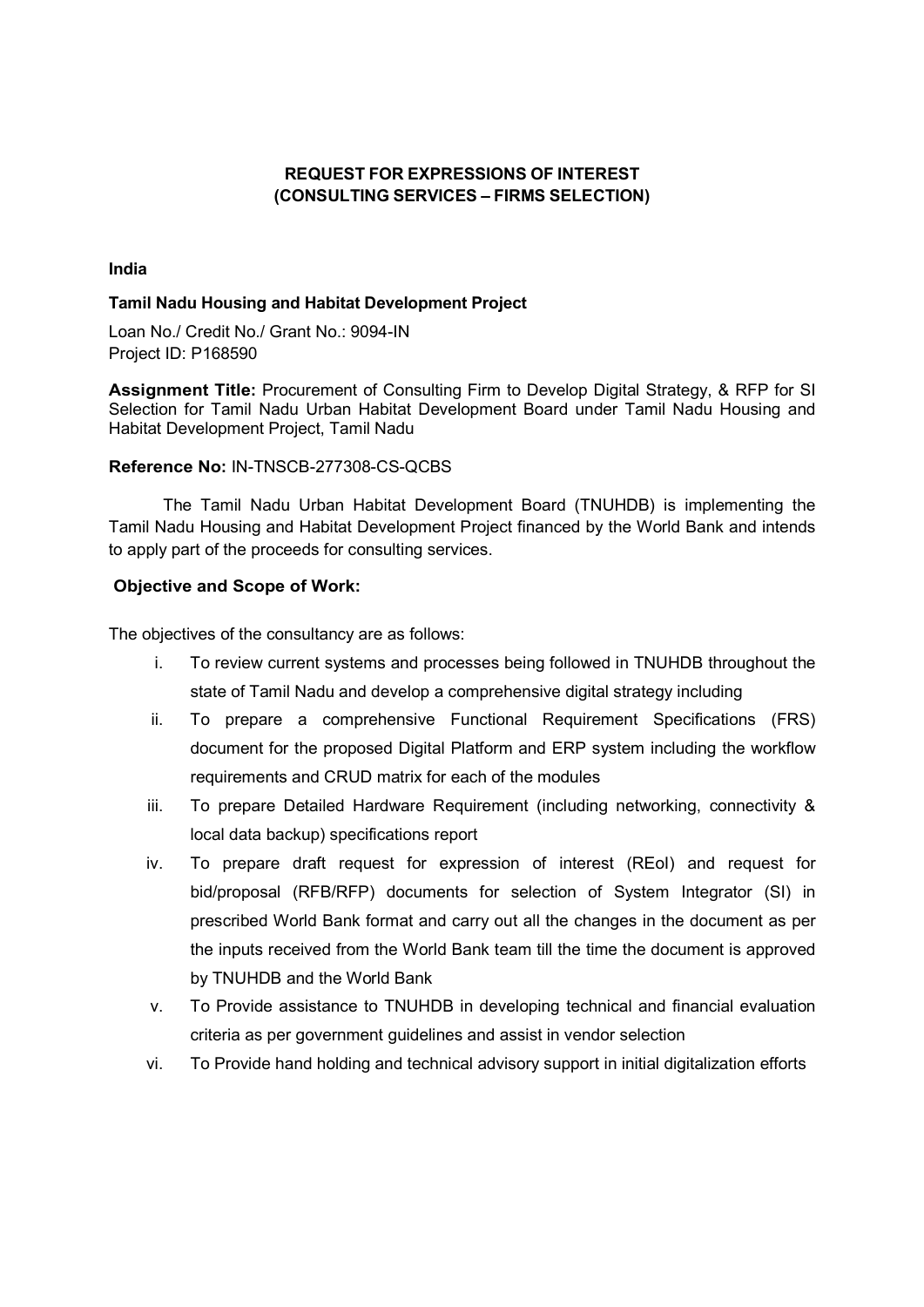In addition to the above,

- i. understanding the TNUHDB functions, TNHHDP project details, the components of various schemes implemented by TNUHDB
- ii. E- Readiness assessment
- iii. Business Process Reengineering, To- Be and Legal Changes
- iv. Project Governance requirements
- v. Preparation of RFP
- vi. Selection of System Integrator

The duration of the assignment is 9 (months) calendar months from the date of award of contract.

 The detailed Terms of Reference (TOR) for the assignment can be found at the following websites: www.tnscb.org/procurement/ and http://www.tenders.tn.gov.in

The Tamil Nadu Urban Habitat Development Board, Government of Tamil Nadu now invites eligible consulting firms ("Consultants") to indicate their interest in providing the Services. Interested Consultants should provide information demonstrating that they have the required qualifications and relevant experience to perform the Services.

## The short-listing criteria are:

## The Consultancy firm must possess the required expertise:

| S.<br>No.      | <b>Designation</b>                               | <b>Functional Scope</b>                                                                                                                                                                                                                                                                                                                                                                                                      | <b>Education Qualification</b>                                                                                                                                            | Experience                |
|----------------|--------------------------------------------------|------------------------------------------------------------------------------------------------------------------------------------------------------------------------------------------------------------------------------------------------------------------------------------------------------------------------------------------------------------------------------------------------------------------------------|---------------------------------------------------------------------------------------------------------------------------------------------------------------------------|---------------------------|
| 1              | Team Lead,<br>Solution/ System<br>architect/Data | Project Management, define<br>product scope, milestone<br>schedules, stakeholders' meetings<br>to update on project, escalate<br>blockers, system and solution<br>architect, data modelling,<br>architect, RFP / Bid Procurement / RFP / Bid planning.<br>Management Expert <sup>Project</sup> Management, assist in<br>review of MIS architecture,<br>database architecture and overall<br>system and solution architecture | M.C.A / M.E (Computer<br>Science Engineer<br> ing) / M.Sc (IT) / M.Tech <br>(IT) M.Sc (Software<br>Engineering)/ M.Sc<br>(Computer Science) (or) > 15 Years<br>equivalent |                           |
| $\overline{2}$ | MIS/ERP Architect /<br><b>Specialist</b>         | Data mapping, interoperability of<br>data, data structure, define standard Engineering)/M.Sc. (IT)<br>& frequent data requirements to set<br>up processes, development of MIS<br>Design Architecture (MDA),<br>coordination with external<br>stakeholders, documentation,<br>Review of SI with regards to<br>Implementation of MIS<br>development, assist in conducting<br>UAT and rollout of the application                | M.C.A / M.E (Computer<br>/ B.Tech (IT) /B.E<br><b>Computer Science</b><br>Engineering) / M.Sc<br>(Computer Science) (or)<br>equivalent                                    | $>5$ to $\leq=8$<br>Years |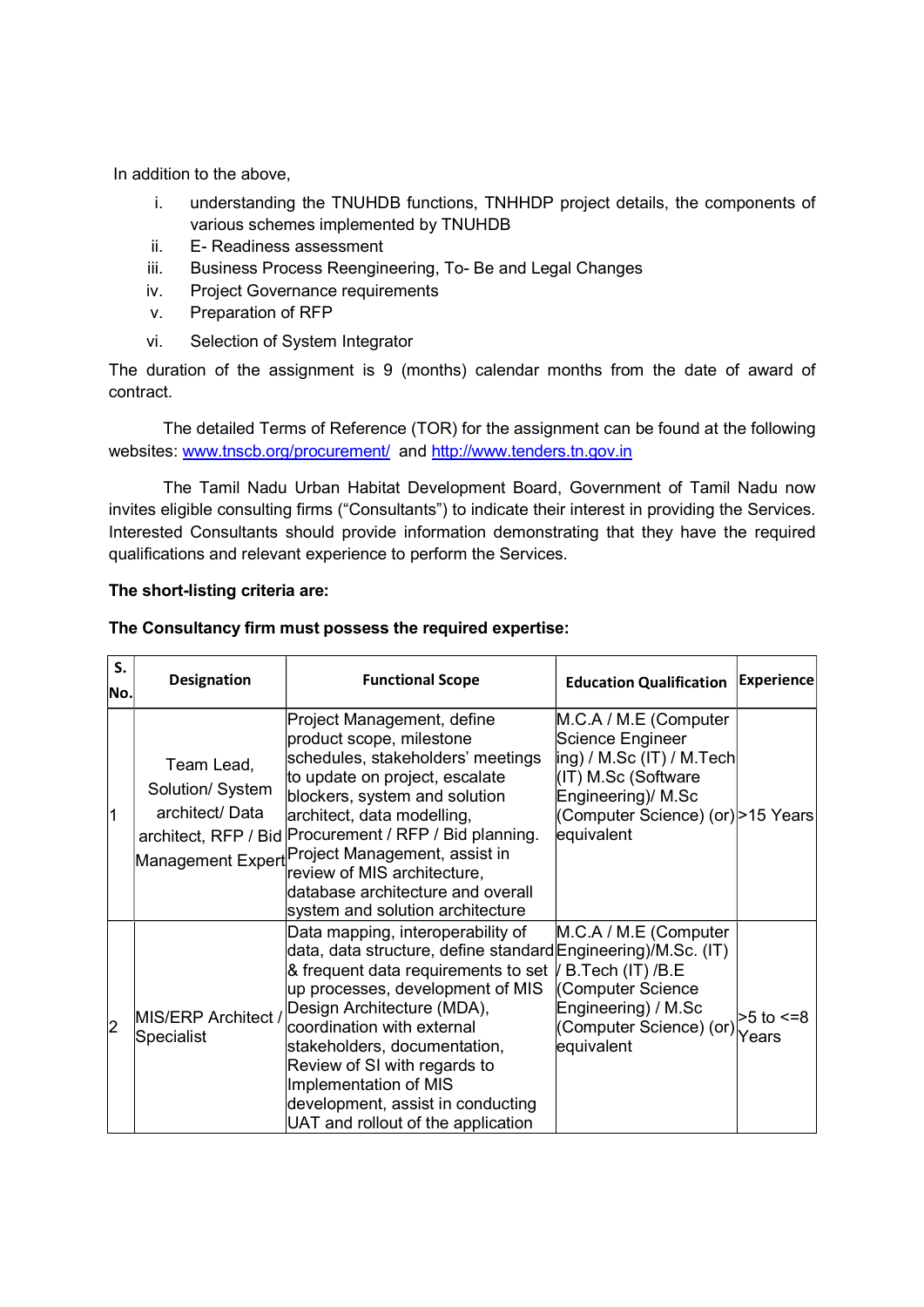| S.<br>No. | <b>Designation</b>                                        | <b>Functional Scope</b>                                                                                                                                                                                                                                                    | <b>Education Qualification</b>       | <b>Experience</b>         |
|-----------|-----------------------------------------------------------|----------------------------------------------------------------------------------------------------------------------------------------------------------------------------------------------------------------------------------------------------------------------------|--------------------------------------|---------------------------|
| 3         | Analyst - Process                                         | Stakeholder workshops, focus<br>group discussions, analyze existing<br>Functional Business data sets, API requirements,<br>process flow designing, propose<br>workflow, SOW plan for RFP and<br>Bid                                                                        | M.C.A / MBA / MSW<br>(or) equivalent | l>5 to <=8<br>Years       |
| 4         | <b>Functional Business</b><br>Analyst - Domain<br>(Urban) | Stakeholder workshops, domain<br>specific focus group discussions,<br>understand domain requirement,<br>map business process, write<br>domain specific functional/business<br>rules based on the schemes<br>implemented / activities performed,<br><b>FRS</b> preparation. | M.C.A / MBA/MSW (or)<br>equivalent   | $>3$ to $\leq=5$<br>Years |

# The lists of documents to be submitted along with the Expressions of Interest are:

| S.<br>No       | <b>Eligibility Criteria</b>                                                                                                                                     | Supporting documents for fulfilling the<br><b>Eligibility Criteria</b>                                                                                                                                                                       |
|----------------|-----------------------------------------------------------------------------------------------------------------------------------------------------------------|----------------------------------------------------------------------------------------------------------------------------------------------------------------------------------------------------------------------------------------------|
| $\mathbf{1}$   | Bidder should be a Company registered in<br>India under the Companies Act 1956 /<br>2013.                                                                       | Copy of the Certificate of incorporation<br>a)<br>should be submitted.                                                                                                                                                                       |
|                |                                                                                                                                                                 | b) b) Copy of the work order dated on or<br>before 31.03.2016 obtained from the<br>customer or agreement signed dated on<br>or before 31.03.2016 with the customer<br>for any IT Services and Completion<br>Certificate should be submitted. |
| $\overline{2}$ | <b>ISO</b><br>Bidder<br>should<br>have valid<br>The l<br>27001:2011 & ISO 20001:2011 or higher<br>certificate in the name of the bidder.                        | Valid copy of ISO 27001:2011<br>& ISO<br>20001:2011 or higher Certificate should be<br>enclosed.                                                                                                                                             |
| 3              | Bidder should have an average annual<br>turnover of Rs.1 Crore and above, in each<br>of the last three (2018-19, 2019-20 &<br>2020-21) audited financial years. | Copies of the Audited balance sheet for the<br>last 3 financial years should be submitted.                                                                                                                                                   |
| 4              | The Bidder shall have local office in<br>Chennai.                                                                                                               | Copy of the Proof/Rental Agreement/land line<br>telephone bills should be submitted.                                                                                                                                                         |
|                |                                                                                                                                                                 | If the Bidder is not having an Office in<br>Chennai, a necessary Undertaking letter to<br>open the Office in Chennai within 10 days of<br>signing the agreement should be submitted.                                                         |
| 5              | bidder<br>should have75% of<br>the<br>The<br>revenue from IT related operations.                                                                                | Certificate from the Chartered Accountant<br>enclosed for the last three<br>be<br>should<br>((2018-19, 2019-20 & 2020-21) financial                                                                                                          |
|                | The bidder should have primary business                                                                                                                         | years along with supporting documents.                                                                                                                                                                                                       |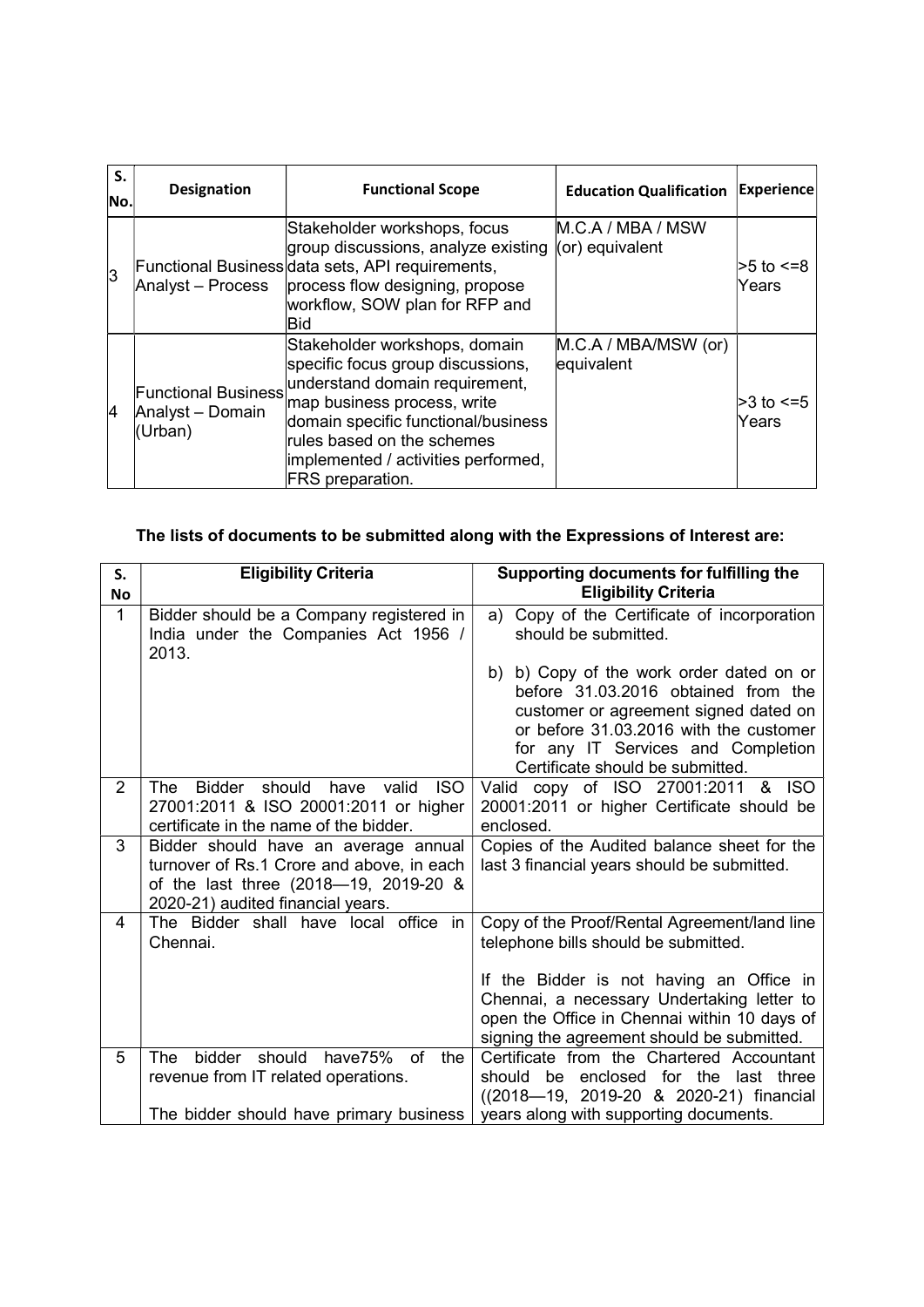|   | operations in IT Software development in<br>Tamil Nadu.                                                                                                                                                                                   |                                                                                        |
|---|-------------------------------------------------------------------------------------------------------------------------------------------------------------------------------------------------------------------------------------------|----------------------------------------------------------------------------------------|
| 6 | At least 3 nos. of completed projects in<br>development of IT resources in GoTN<br>departments /PSUs for the value of Rs. 50<br>Lakhs or above in each of the last 3 years.                                                               | Completion certificate from the authorized<br>signatory of the Bidder to be submitted. |
|   | The Bidder should not have blacklisted by<br>any Government / Quasi government<br>agency or any Multi-Lateral Donor Body<br>(World Bank, ADB, JICA, etc.) during the<br>past 3 years (even if blacklisted was<br>subsequently withdrawn). | Self declaration Certificate<br>should<br>be.<br>submitted                             |

The Firm must provide the following additional details also:

- 1. Name, address, e-mail, telephone along with a note on the ownership, organizational structure and core business area of the consulting firm.
- 2. A short write-up on technical and managerial capability of the firm for undertaking assigned but without submission of individual key experts' bio data.

Note: Key Experts will not be evaluated at the short-listing stage.

Consultant firm may submit other documents considered important, which are not listed above, to justify general qualifications and qualifications relevant to the assignment.

The attention of interested Consultants is drawn to Section III, paragraphs, 3.14, 3.16, and 3.17 of the World Bank's prevailing "Procurement Regulations for IPF Borrowers", setting forth the World Bank's policy on conflict of interest.

Consultants may associate with other firms to enhance their qualifications but should indicate clearly whether the association is in the form of a joint venture and/or a subconsultancy. In the case of a joint venture, all the partners in the joint venture shall be jointly and severally liable for the entire contract, if selected.

A Consultant will be selected in accordance with the Quality and Cost Based Selection (QCBS) method set out in the Procurement Regulations.

Further information can be obtained at the address below during office hours i.e .10:00 AM to 5:45 PM. (Except holidays)

Expressions of interest must be delivered in a written form along with necessary enclosures to the address below (in person, or by mail or by e-mail) by 26.04.2022 up to 3:00 PM.